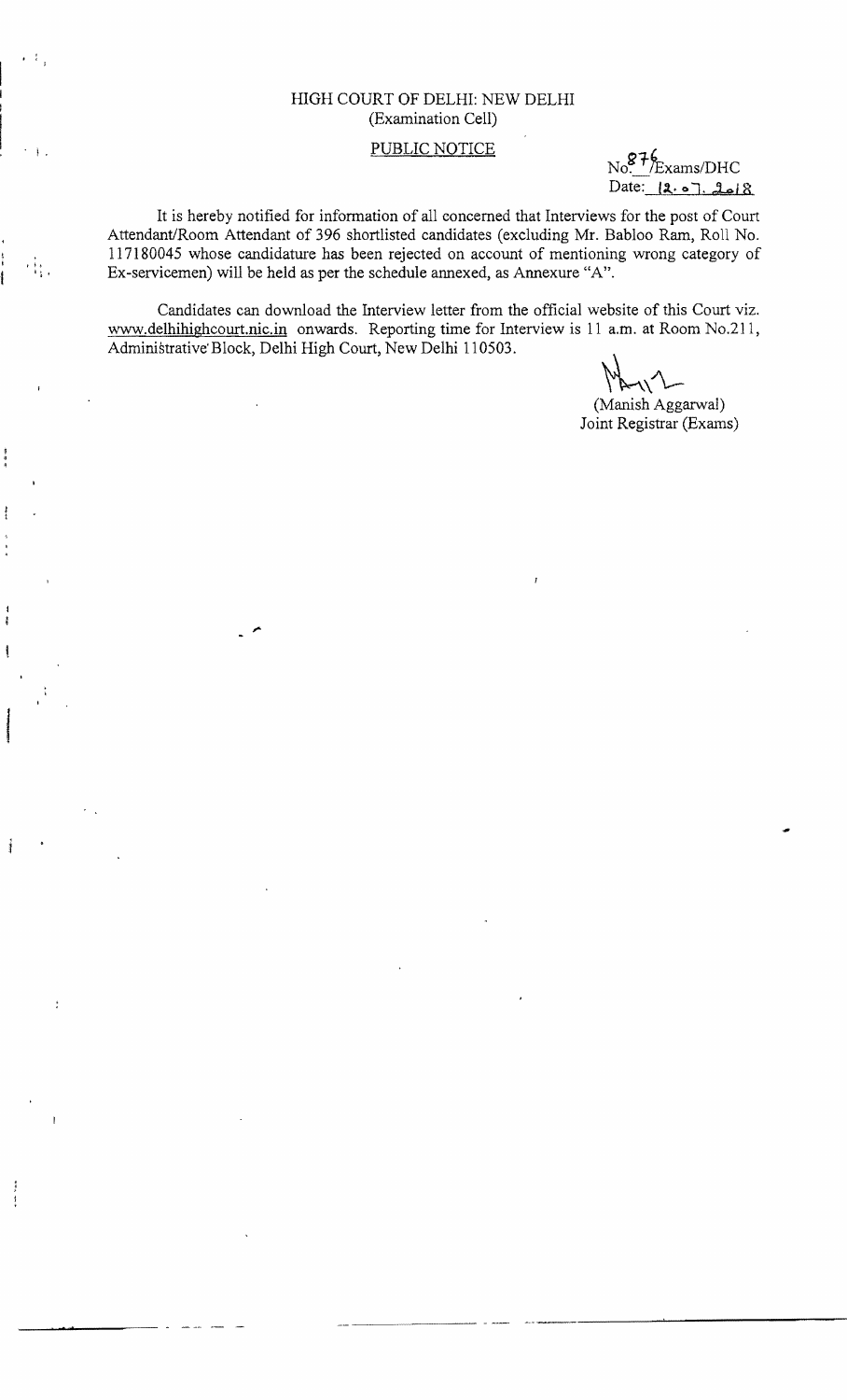**Annexure 'A'**

| SL. No. of<br>shortlisted<br>candidates list | <b>ROLL NO.</b> | <b>NAME</b>                | <b>CATEGORY</b> | <b>SUB</b><br><b>CATEGORY</b> | Date of Interview |
|----------------------------------------------|-----------------|----------------------------|-----------------|-------------------------------|-------------------|
| $\mathbf{1}$                                 | 101180222       | RAVI                       | OBC             |                               | 27.07.2018        |
| $\overline{2}$                               | 101180319       | AANCHAL                    | OBC             |                               | 27.07.2018        |
| 4                                            | 102180109       | NEERAJ                     | OBC             |                               | 27.07.2018        |
| 5                                            | 102180115       | <b>MANGE RAM</b>           | OBC             |                               | 27.07.2018        |
| 6                                            | 102180192       | <b>MOHAN SINGH</b>         | OBC             | EXM                           | 27.07.2018        |
| 10                                           | 103180816       | PARVESH KUMAR              | OBC             | EXM                           | 27.07.2018        |
| 11                                           | 106180114       | PARDEEP KUMAR              | OBC             | EXM                           | 27.07.2018        |
| 13                                           | 106180271       | DEEPAK SHAKYA              | OBC             |                               | 27.07.2018        |
| 14                                           | 106180440       | <b>DEVENDER SINGH</b>      | OBC             |                               | 27.07.2018        |
| 18                                           | 107180028       | RISHI KUMAR YADAV          | OBC             |                               | 27.07.2018        |
| 19                                           | 107180049       | <b>BABLI RAJPUT</b>        | OBC             |                               | 27.07.2018        |
| 20                                           | 107180377       | AMAN KUMAR                 | OBC             |                               | 27.07.2018        |
| 21                                           | 107180430       | ANIL SAINI                 | OBC             |                               | 27.07.2018        |
| 22                                           | 107180514       | <b>SACHIN</b>              | OBC             |                               | 27.07.2018        |
| 23                                           | 107180602       | <b>VIKAS KUMAR</b>         | OBC             |                               | 27.07.2018        |
| 26                                           | 110180055       | <b>MAHESH</b>              | OBC             | EXM                           | 27.07.2018        |
| 27                                           | 111180002       | <b>SUNIL</b>               | OBC             |                               | 27.07.2018        |
| 28                                           | 111180120       | RAMAN YADAV                | <b>OBC</b>      |                               | 27.07.2018        |
| 29                                           | 111180129       | <b>RAKESH</b>              | OBC             |                               | 27.07.2018        |
| 31                                           | 111180594       | <b>MANOJ KUMAR</b>         | OBC             |                               | 27.07.2018        |
| 36                                           | 112180420       | RAMESH KUMAR               | OBC             |                               | 27.07.2018        |
| 37                                           | 112180591       | PARAMJEET                  | OBC             |                               | 27.07.2018        |
| 38                                           | 112180683       | <b>AMIT KUMAR</b>          | OBC             |                               | 27.07.2018        |
| 39                                           | 114180010       | <b>CHITRASEN KUMAR RAY</b> | OBC             |                               | 27.07.2018        |
| 41                                           | 114180320       | <b>RAJU KUMAR</b>          | OBC             |                               | 27.07.2018        |
| 43                                           | 114180559       | <b>NEELAM PAL</b>          | OBC             |                               | 27.07.2018        |
| 44                                           | 114180626       | PUNIT VERMA                | OBC             |                               | 27.07.2018        |
| 45                                           | 114181148       | <b>NITIN</b>               | OBC             |                               | 27.07.2018        |
| 46                                           | 114181283       | SURENDRA KUMAR             | OBC             | PH (OAA) / EXM                | 27.07.2018        |
| 48                                           | 115180306       | <b>ABHISHEK VERMA</b>      | OBC             |                               | 27.07.2018        |
| 50                                           | 115180403       | JAIDEEP SAINI              | OBC             |                               | 27.07.2018        |
| 51                                           | 115180446       | <b>MOHIT</b>               | OBC             |                               | 27.07.2018        |
| 53                                           | 115180797       | <b>MOHIT MAAN</b>          | OBC             |                               | 27.07.2018        |
| 54                                           | 115180886       | RAVIT KUMAR                | OBC             |                               | 27.07.2018        |
| 57                                           | 117180052       | PRATHAM KUMAR              | OBC             |                               | 27.07.2018        |
| 59                                           | 117180274       | KULDEEP                    | OBC             |                               | 27.07.2018        |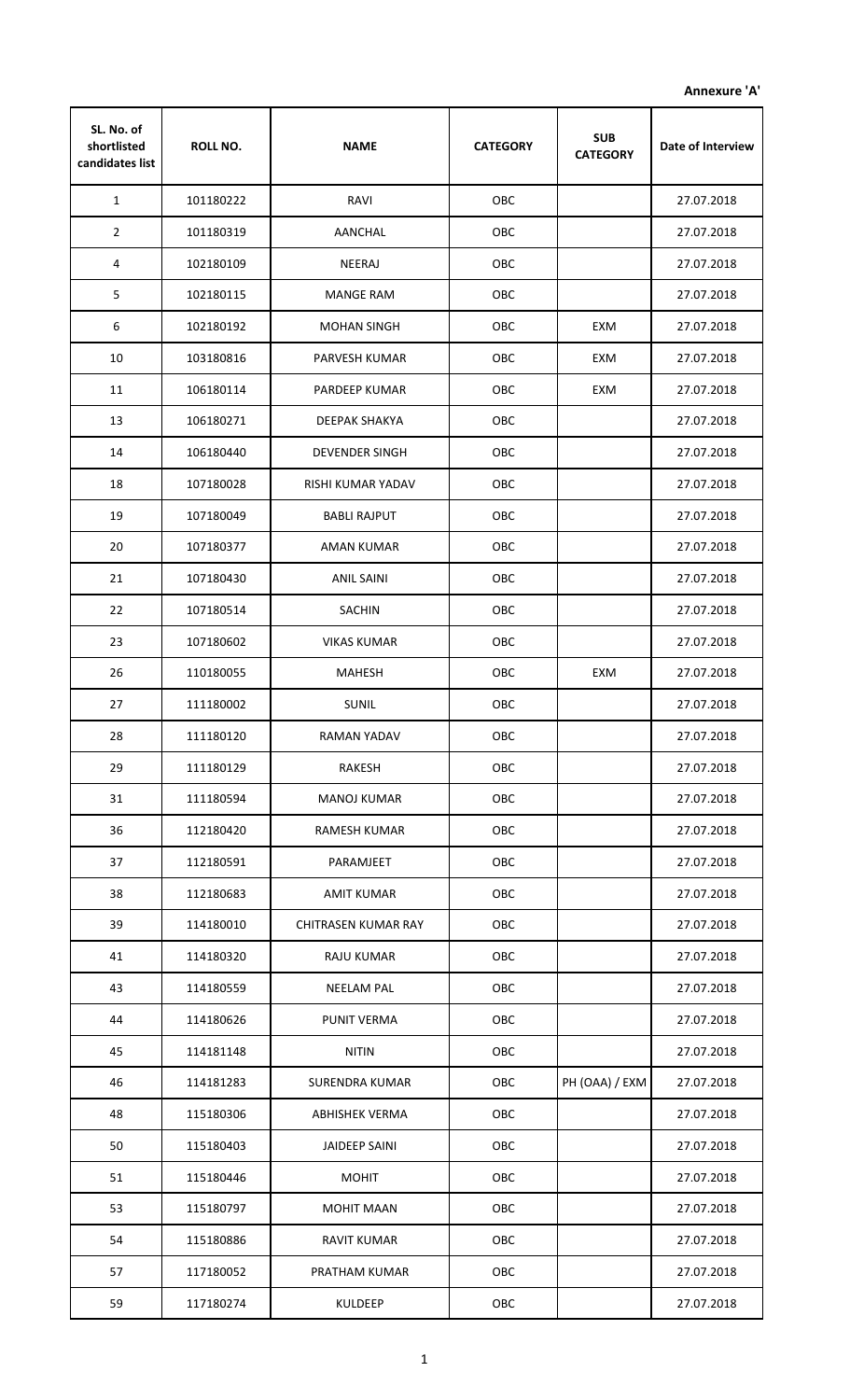| SL. No. of<br>shortlisted<br>candidates list | <b>ROLL NO.</b> | <b>NAME</b>            | <b>CATEGORY</b> | <b>SUB</b><br><b>CATEGORY</b> | Date of Interview |
|----------------------------------------------|-----------------|------------------------|-----------------|-------------------------------|-------------------|
| 62                                           | 118180565       | <b>JAIDEEP MATHUR</b>  | OBC             |                               | 27.07.2018        |
| 63                                           | 118180630       | SONIKA MANN            | OBC             |                               | 27.07.2018        |
| 65                                           | 121180004       | <b>SACHIN RANA</b>     | OBC             |                               | 27.07.2018        |
| 66                                           | 121180033       | SUDHIR KUMAR           | OBC             |                               | 27.07.2018        |
| 67                                           | 121180305       | PANKAJ RANA            | OBC             |                               | 28.07.2018        |
| 68                                           | 121180306       | <b>RAVI SONI</b>       | <b>OBC</b>      |                               | 28.07.2018        |
| 69                                           | 121180322       | <b>MUKESH KHATRI</b>   | OBC             |                               | 28.07.2018        |
| 71                                           | 122180131       | <b>SURAJ KUMAR</b>     | <b>OBC</b>      |                               | 28.07.2018        |
| 72                                           | 123180213       | <b>AJIT SINGH</b>      | OBC             |                               | 28.07.2018        |
| 73                                           | 125180241       | NITIN KUMAR            | OBC             |                               | 28.07.2018        |
| 76                                           | 129180355       | <b>BOBBY BANSAL</b>    | OBC             |                               | 28.07.2018        |
| 78                                           | 130180399       | MOHD SAJJAD HAIDAR     | ОВС             | PH (OLA)                      | 28.07.2018        |
| 79                                           | 132180144       | AHTASHAMUL HASAN       | OBC             |                               | 28.07.2018        |
| 81                                           | 132180294       | <b>MOHD SHAHID</b>     | ОВС             |                               | 28.07.2018        |
| 82                                           | 132180388       | PRIYANKA               | OBC             |                               | 28.07.2018        |
| 84                                           | 133180093       | <b>AMIT KUMAR</b>      | OBC             |                               | 28.07.2018        |
| 85                                           | 134180264       | <b>RAVINDRA</b>        | OBC             |                               | 28.07.2018        |
| 87                                           | 137180221       | <b>BHUPENDER SINGH</b> | OBC             |                               | 28.07.2018        |
| 88                                           | 137180516       | PAWAN KUMAR            | OBC             |                               | 28.07.2018        |
| 89                                           | 138180210       | <b>MANORANJAN RAY</b>  | OBC             |                               | 28.07.2018        |
| 91                                           | 142180180       | PRADEEP                | OBC             |                               | 28.07.2018        |
| 95                                           | 148180242       | RAJ KUMAR RATHOR       | OBC             |                               | 28.07.2018        |
| 98                                           | 149180443       | <b>MAHAK SINGH</b>     | OBC             | EXM                           | 28.07.2018        |
| 99                                           | 149180534       | <b>PREETI</b>          | OBC             |                               | 28.07.2018        |
| 103                                          | 150180663       | <b>MANISH KUMAR</b>    | OBC             |                               | 28.07.2018        |
| 105                                          | 152180129       | SHYAM SUNDER YADAV     | OBC             |                               | 28.07.2018        |
| 106                                          | 152180141       | <b>GAURAV</b>          | OBC             |                               | 28.07.2018        |
| 107                                          | 152180143       | <b>GOPAL SINGH</b>     | OBC             | EXM                           | 28.07.2018        |
| 108                                          | 152180790       | <b>NAVEEN MANN</b>     | OBC             |                               | 28.07.2018        |
| 112                                          | 155180270       | <b>MONU</b>            | OBC             |                               | 28.07.2018        |
| 114                                          | 157180239       | DHARMENDRA KUMAR SINGH | OBC             | EXM                           | 28.07.2018        |
| 115                                          | 158180107       | NAVNEESH KUMAR RATHAUR | OBC             |                               | 28.07.2018        |
| 117                                          | 158180568       | RAHUL KUMAR            | OBC             |                               | 28.07.2018        |
| 119                                          | 159180080       | RAHUL                  | OBC             |                               | 28.07.2018        |
| 120                                          | 159180501       | <b>RAHUL KUMAR</b>     | OBC             |                               | 28.07.2018        |
| 121                                          | 159180522       | <b>BANWARI LAL</b>     | OBC             | EXM                           | 28.07.2018        |
| 122                                          | 160180602       | <b>ARJUN SINGH</b>     | OBC             |                               | 28.07.2018        |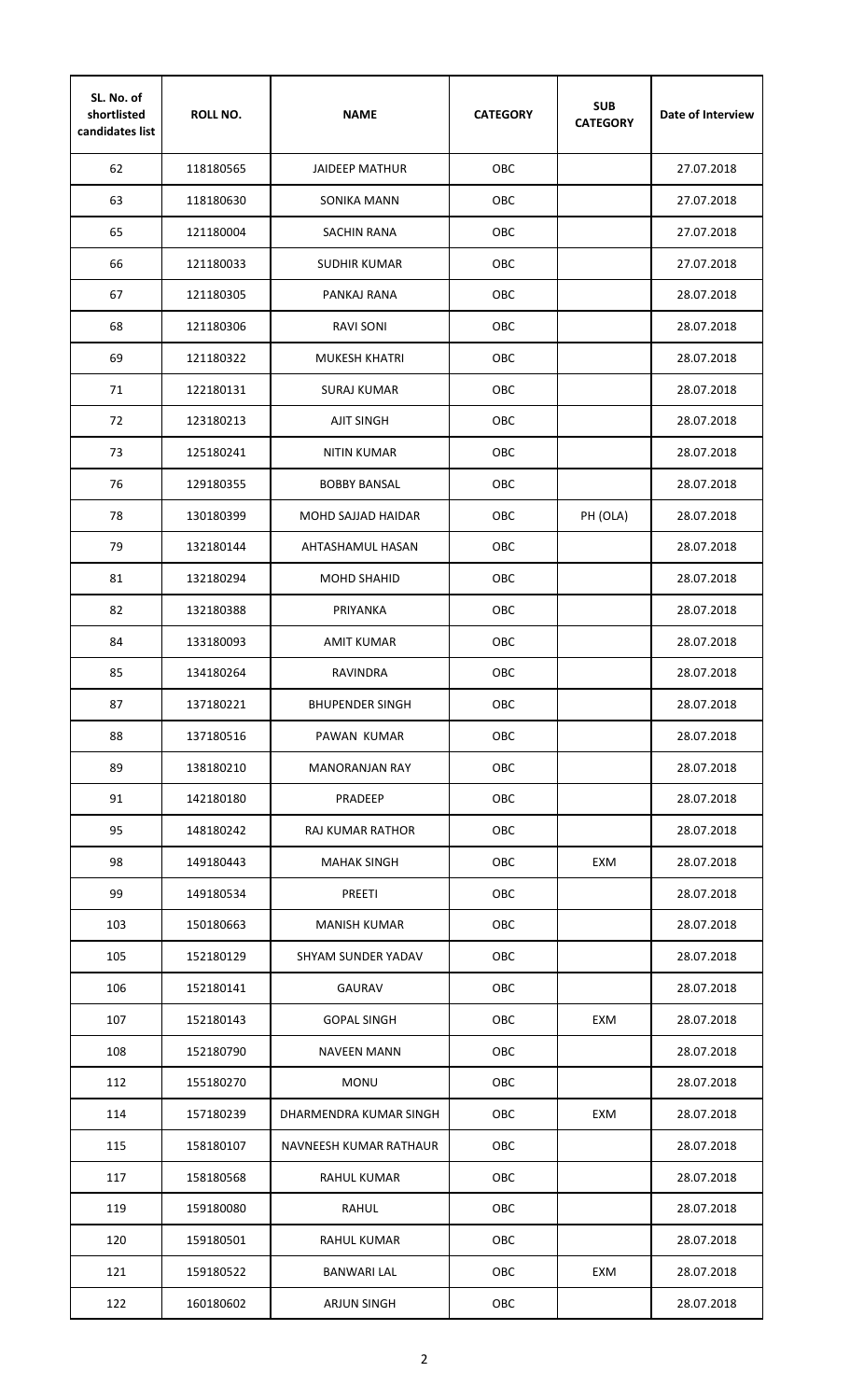| SL. No. of<br>shortlisted<br>candidates list | <b>ROLL NO.</b> | <b>NAME</b>            | <b>CATEGORY</b> | <b>SUB</b><br><b>CATEGORY</b> | Date of Interview |
|----------------------------------------------|-----------------|------------------------|-----------------|-------------------------------|-------------------|
| 124                                          | 161180551       | <b>PRAVESH</b>         | OBC             |                               | 28.07.2018        |
| 125                                          | 161180732       | SURESH KUMAR THAKUR    | OBC             | EXM                           | 28.07.2018        |
| 126                                          | 162180087       | ABHIMANYU KUMAR        | OBC             |                               | 28.07.2018        |
| 127                                          | 162180135       | <b>NARESH DAHIYA</b>   | ОВС             | EXM                           | 28.07.2018        |
| 129                                          | 163180267       | <b>MOHIT YADAV</b>     | ОВС             |                               | 28.07.2018        |
| 130                                          | 164180337       | <b>SUBHAM KUMAR</b>    | OBC.            |                               | 28.07.2018        |
| 132                                          | 166180233       | RAVINDRA KUMAR         | OBC             | EXM                           | 28.07.2018        |
| 133                                          | 166180848       | <b>BHAVNA SAINI</b>    | <b>OBC</b>      |                               | 30.07.2018        |
| 136                                          | 167180150       | <b>LOVELY PRATYUSH</b> | OBC             |                               | 30.07.2018        |
| 138                                          | 167180632       | <b>ASHOK KUMAR</b>     | OBC             | EXM                           | 30.07.2018        |
| 139                                          | 168180005       | <b>HARJEET YADAV</b>   | OBC             | EXM                           | 30.07.2018        |
| 140                                          | 168180039       | SANDEEP KUMAR          | ОВС             |                               | 30.07.2018        |
| 141                                          | 168180374       | <b>BHARAT BHUSHAN</b>  | ОВС             |                               | 30.07.2018        |
| 142                                          | 168180378       | PAWAN KUMAR            | ОВС             | EXM                           | 30.07.2018        |
| 144                                          | 168180778       | <b>SHANKAR PRASAD</b>  | OBC.            |                               | 30.07.2018        |
| 146                                          | 168180840       | <b>SUNIL KUMAR</b>     | <b>OBC</b>      |                               | 30.07.2018        |
| 147                                          | 168180871       | <b>NAKUL TOKAS</b>     | OBC             |                               | 30.07.2018        |
| 148                                          | 168181034       | SHEETAL                | OBC             |                               | 30.07.2018        |
| 149                                          | 169180078       | YOGESH                 | OBC             |                               | 30.07.2018        |
| 150                                          | 169180133       | JITENDER YADAV         | OBC             | EXM                           | 30.07.2018        |
| 151                                          | 169180261       | JEEVESH LAKRA          | OBC             |                               | 30.07.2018        |
| 152                                          | 169180265       | <b>VIRENDER SINGH</b>  | OBC             | EXM                           | 30.07.2018        |
| 153                                          | 173180325       | DEEPAK KUMAR           | OBC             |                               | 30.07.2018        |
| 156                                          | 178180574       | PRIYA PAL              | OBC             |                               | 30.07.2018        |
| 157                                          | 179180426       | <b>VIPIN KUMAR</b>     | OBC             |                               | 30.07.2018        |
| 159                                          | 180180478       | <b>AMIT KUSHWAHA</b>   | OBC             | PH (OLA)                      | 30.07.2018        |
| 161                                          | 183180170       | <b>RAHUL</b>           | OBC             |                               | 30.07.2018        |
| 164                                          | 185180304       | SHRI PRAKASH SAHU      | OBC             |                               | 30.07.2018        |
| 165                                          | 187180181       | SAURABH KUMAR          | OBC             |                               | 30.07.2018        |
| 166                                          | 187180211       | DAYA SHANKAR MAURYA    | OBC             |                               | 30.07.2018        |
| 167                                          | 187181160       | KAPIL KUMAR GOLA       | OBC             |                               | 30.07.2018        |
| 168                                          | 189180757       | ANIL KUMAR             | OBC             | EXM                           | 30.07.2018        |
| 169                                          | 189180849       | <b>KULDEEP</b>         | OBC             |                               | 30.07.2018        |
| 173                                          | 193180296       | <b>DEVENDER</b>        | OBC             |                               | 30.07.2018        |
| 174                                          | 198180218       | <b>RAHUL KUMAR</b>     | OBC             |                               | 30.07.2018        |
| 176                                          | 200180023       | SATYAVEER SINGH        | OBC             |                               | 30.07.2018        |
| 177                                          | 200180052       | SULTAN SINGH YADAV     | OBC             | EXM                           | 30.07.2018        |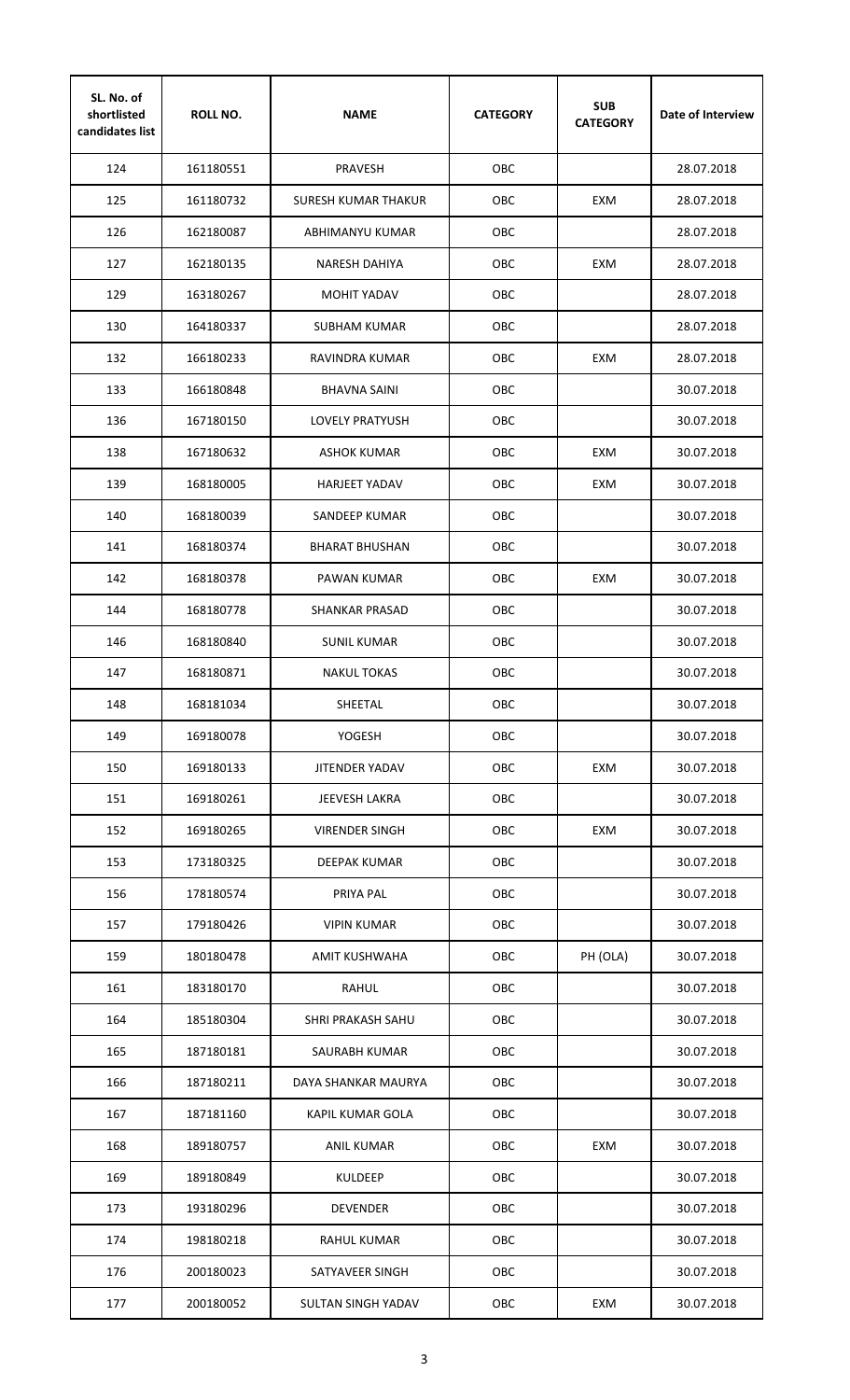| SL. No. of<br>shortlisted<br>candidates list | <b>ROLL NO.</b> | <b>NAME</b>              | <b>CATEGORY</b> | <b>SUB</b><br><b>CATEGORY</b> | Date of Interview |
|----------------------------------------------|-----------------|--------------------------|-----------------|-------------------------------|-------------------|
| 180                                          | 203180222       | <b>ATUL VERMA</b>        | OBC             |                               | 30.07.2018        |
| 183                                          | 203180648       | PUTTAN                   | OBC             |                               | 30.07.2018        |
| 184                                          | 204180073       | <b>BALRAJ</b>            | OBC             |                               | 30.07.2018        |
| 186                                          | 206180296       | DEEPAK KUMAR             | OBC             |                               | 30.07.2018        |
| 189                                          | 208180295       | <b>MOHD NOUSHAD</b>      | OBC             |                               | 30.07.2018        |
| 190                                          | 209180283       | RAHUL KUSHWAHA           | <b>OBC</b>      |                               | 30.07.2018        |
| 191                                          | 209180300       | <b>SUBHAN</b>            | OBC             |                               | 30.07.2018        |
| 196                                          | 213180339       | <b>SUNIL KUMAR</b>       | <b>OBC</b>      |                               | 30.07.2018        |
| 197                                          | 213180394       | PRABHAT RANJAN           | OBC             |                               | 30.07.2018        |
| 199                                          | 213180775       | <b>BHEEM</b>             | OBC             |                               | 30.07.2018        |
| 202                                          | 215180326       | AMIT                     | OBC             |                               | 31.07.2018        |
| 203                                          | 216180017       | <b>VED PRAKASH</b>       | OBC             |                               | 31.07.2018        |
| 206                                          | 217180186       | ANIL KUMAR               | ОВС             |                               | 31.07.2018        |
| 208                                          | 220180460       | JITENDER KUMAR           | ОВС             |                               | 31.07.2018        |
| 209                                          | 221180146       | SAGAR                    | OBC             |                               | 31.07.2018        |
| 210                                          | 221180508       | NARENDRA                 | OBC             |                               | 31.07.2018        |
| 212                                          | 223180099       | <b>MANJU RANI</b>        | OBC             |                               | 31.07.2018        |
| 213                                          | 224180388       | <b>PUSHPA DEVI</b>       | OBC             |                               | 31.07.2018        |
| 214                                          | 225180013       | RAVISHANKAR KUMAR        | OBC             |                               | 31.07.2018        |
| 215                                          | 227180032       | <b>KARAMBIR</b>          | OBC             |                               | 31.07.2018        |
| 217                                          | 229180055       | NIKHIL KUMAR SINGH       | OBC             |                               | 31.07.2018        |
| 223                                          | 234180174       | <b>JYOTSANA YADAV</b>    | OBC             |                               | 31.07.2018        |
| 224                                          | 234180663       | <b>MANISHA</b>           | OBC             |                               | 31.07.2018        |
| 225                                          | 234180838       | ADITYA KUMAR             | OBC             |                               | 31.07.2018        |
| 227                                          | 235180287       | RAVINDER                 | OBC             | EXM                           | 31.07.2018        |
| 228                                          | 235180288       | DHARMENDER               | OBC             |                               | 31.07.2018        |
| 230                                          | 235180365       | <b>ROHIT KUMAR</b>       | OBC             |                               | 31.07.2018        |
| 234                                          | 236180470       | ABHILASH KUMAR SINGH     | OBC             |                               | 31.07.2018        |
| 235                                          | 236180517       | <b>BHISHAM</b>           | OBC             |                               | 31.07.2018        |
| 236                                          | 236180794       | KAVINDER KUMAR           | OBC             | EXM                           | 31.07.2018        |
| 238                                          | 236181021       | <b>VISHAL</b>            | OBC             |                               | 31.07.2018        |
| 240                                          | 239180487       | NISHANT KUMAR            | OBC             |                               | 31.07.2018        |
| 241                                          | 240180143       | <b>MONIKA PAL</b>        | OBC             |                               | 31.07.2018        |
| 242                                          | 240180190       | AKASH KUMAR ROY          | OBC             |                               | 31.07.2018        |
| 243                                          | 240180244       | <b>SUNDEEP YADAV</b>     | OBC             | EXM                           | 31.07.2018        |
| 244                                          | 240180278       | RAM PRAVESH KUMAR NIRALA | OBC             | EXM                           | 31.07.2018        |
| 245                                          | 240180311       | <b>ARUN DRALL</b>        | OBC             |                               | 31.07.2018        |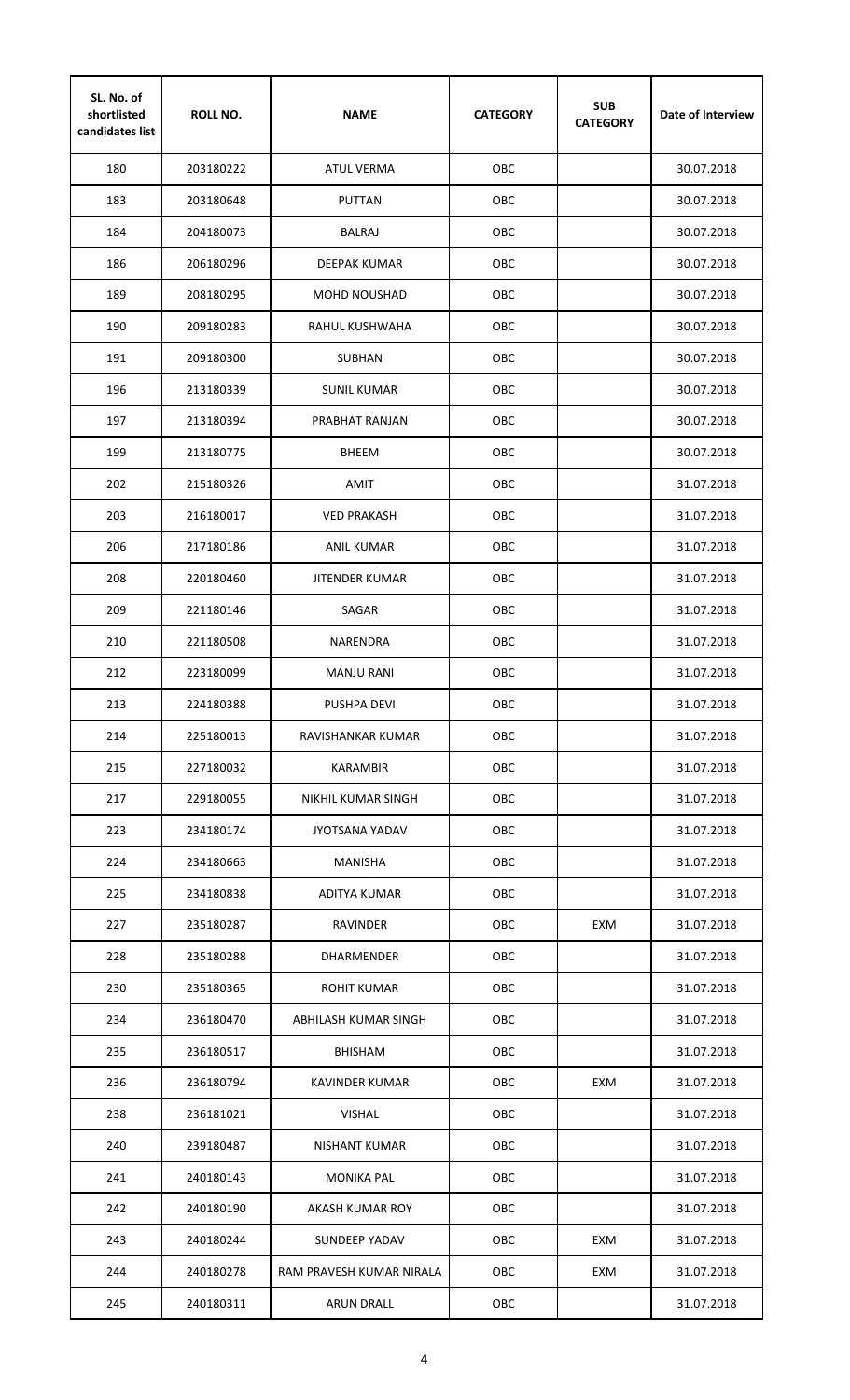| SL. No. of<br>shortlisted<br>candidates list | <b>ROLL NO.</b> | <b>NAME</b>            | <b>CATEGORY</b> | <b>SUB</b><br><b>CATEGORY</b> | Date of Interview |
|----------------------------------------------|-----------------|------------------------|-----------------|-------------------------------|-------------------|
| 247                                          | 244180333       | <b>MANJEET SINGH</b>   | <b>OBC</b>      |                               | 31.07.2018        |
| 248                                          | 246180194       | PRAVEEN JANGID         | OBC             |                               | 31.07.2018        |
| 249                                          | 247180035       | SHEELENDRA KUMAR       | OBC             |                               | 31.07.2018        |
| 250                                          | 247180344       | PRADEEP                | OBC             |                               | 31.07.2018        |
| 251                                          | 247180525       | PANKAJ SAINI           | OBC             |                               | 31.07.2018        |
| 252                                          | 247180542       | <b>TARSEM SINGH</b>    | <b>OBC</b>      | EXM                           | 31.07.2018        |
| 253                                          | 247180602       | ANJU RANI              | OBC             |                               | 31.07.2018        |
| 254                                          | 247180614       | <b>ASHU</b>            | <b>OBC</b>      |                               | 31.07.2018        |
| 255                                          | 247180625       | <b>SUNIL KUMAR</b>     | OBC             |                               | 31.07.2018        |
| 256                                          | 247180678       | TINU KUMAR DESHWAL     | <b>OBC</b>      | EXM                           | 31.07.2018        |
| 261                                          | 249180199       | <b>USHA</b>            | OBC             |                               | 31.07.2018        |
| 262                                          | 249180405       | DEEPAK KUMAR           | OBC             |                               | 31.07.2018        |
| 263                                          | 249180492       | <b>BRAHM PAL SINGH</b> | OBC             | EXM                           | 31.07.2018        |
| 271                                          | 252180347       | <b>KULDEEP</b>         | OBC             |                               | 01.08.2018        |
| 275                                          | 252180426       | PRADEEP KUMAR          | OBC             |                               | 01.08.2018        |
| 277                                          | 252180585       | <b>NITIN DABAS</b>     | OBC             |                               | 01.08.2018        |
| 278                                          | 252180589       | <b>SAROJ KUMAR</b>     | OBC             |                               | 01.08.2018        |
| 279                                          | 252180617       | <b>AKSHAY DABAS</b>    | OBC             |                               | 01.08.2018        |
| 280                                          | 252180673       | <b>PRAVEEN</b>         | OBC             |                               | 01.08.2018        |
| 281                                          | 252180816       | NITIN SINDHU           | OBC             |                               | 01.08.2018        |
| 283                                          | 253180477       | <b>AMAN KUMAR</b>      | OBC             |                               | 01.08.2018        |
| 284                                          | 256180289       | <b>MANISH KUMAR</b>    | OBC             |                               | 01.08.2018        |
| 285                                          | 256180669       | UMA SHANKAR VERMA      | OBC             | PH (OLA)                      | 01.08.2018        |
| 286                                          | 260180037       | AMIT KUMAR             | OBC             | EXM                           | 01.08.2018        |
| 289                                          | 261180015       | SUMIT KUMAR DABAS      | OBC             |                               | 01.08.2018        |
| 290                                          | 261180321       | <b>BHARAT</b>          | OBC             |                               | 01.08.2018        |
| 291                                          | 263180076       | KUNDAN SHAW            | OBC             |                               | 01.08.2018        |
| 292                                          | 263180163       | <b>RAHUL</b>           | OBC             |                               | 01.08.2018        |
| 294                                          | 263180387       | <b>DEVVRATH ARYA</b>   | OBC             |                               | 01.08.2018        |
| 296                                          | 266180173       | MUKESH KUMAR YADAV     | OBC             |                               | 01.08.2018        |
| 297                                          | 267180311       | SACHIN YADAV           | OBC             |                               | 01.08.2018        |
| 302                                          | 268180480       | RAVI                   | OBC             |                               | 01.08.2018        |
| 304                                          | 270180269       | PRIYANKA               | OBC             |                               | 01.08.2018        |
| 305                                          | 270180322       | HITESH SEHRAWAT        | OBC             |                               | 01.08.2018        |
| 306                                          | 270180356       | SANJEEV PRASAD         | OBC             | EXM                           | 01.08.2018        |
| 307                                          | 270180383       | RAHUL KUMAR            | OBC             |                               | 01.08.2018        |
| 308                                          | 272180048       | NIRAJ KUMAR JAISWAL    | OBC             |                               | 01.08.2018        |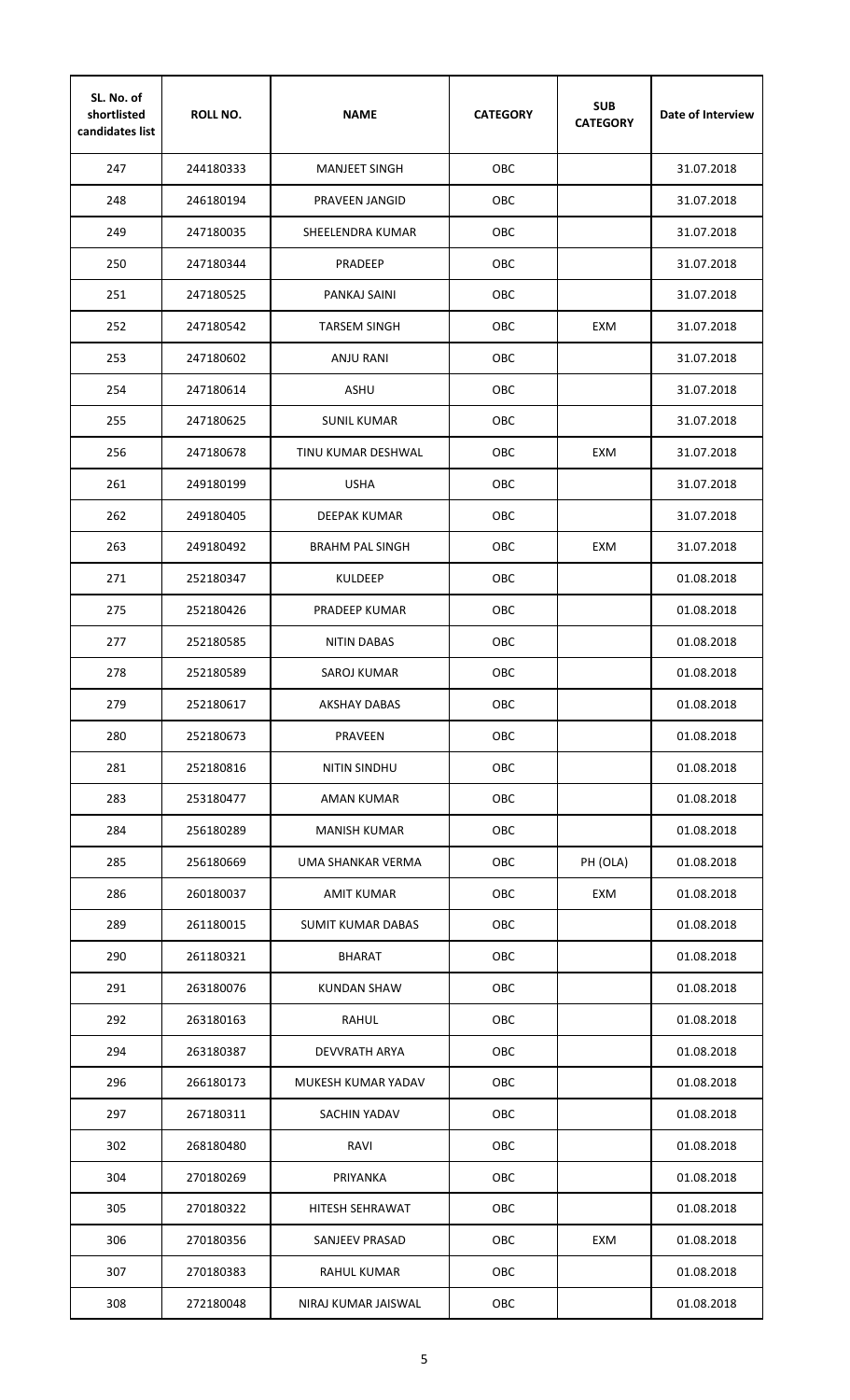| SL. No. of<br>shortlisted<br>candidates list | <b>ROLL NO.</b> | <b>NAME</b>              | <b>CATEGORY</b> | <b>SUB</b><br><b>CATEGORY</b> | Date of Interview |
|----------------------------------------------|-----------------|--------------------------|-----------------|-------------------------------|-------------------|
| 309                                          | 272180096       | <b>SACHIN KUMAR</b>      | <b>OBC</b>      |                               | 01.08.2018        |
| 310                                          | 272180217       | ARUN KUMAR               | OBC             | EXM                           | 01.08.2018        |
| 311                                          | 272180592       | <b>ARUN SAINI</b>        | OBC             |                               | 01.08.2018        |
| 313                                          | 273180342       | ASHWANI KUMAR            | OBC             |                               | 01.08.2018        |
| 314                                          | 273180361       | <b>MUNI PAL</b>          | OBC             | EXM                           | 01.08.2018        |
| 315                                          | 273180672       | <b>VARUN KUMAR</b>       | <b>OBC</b>      |                               | 01.08.2018        |
| 316                                          | 273180698       | <b>GOVIND SINGH</b>      | OBC             | PH (OLA)                      | 01.08.2018        |
| 317                                          | 274180015       | <b>AKASH YADAV</b>       | <b>OBC</b>      |                               | 01.08.2018        |
| 318                                          | 275180128       | PAWAN KUMAR              | <b>OBC</b>      |                               | 01.08.2018        |
| 319                                          | 275180305       | ASHISH YADAV             | OBC             |                               | 01.08.2018        |
| 320                                          | 276180307       | SATENDRA GIRI            | OBC             | EXM                           | 01.08.2018        |
| 322                                          | 279180732       | <b>VINOD KUMAR</b>       | OBC             | PH (OLA)                      | 01.08.2018        |
| 324                                          | 283180188       | <b>VIKASH KUMAR</b>      | OBC             |                               | 01.08.2018        |
| 326                                          | 285180054       | <b>VIKRAM KUMAR</b>      | OBC             |                               | 01.08.2018        |
| 327                                          | 286180347       | <b>ANKIT KUMAR</b>       | OBC             |                               | 01.08.2018        |
| 329                                          | 293180663       | MOHD ABBAS HUSSAIN       | OBC             |                               | 01.08.2018        |
| 330                                          | 296180020       | <b>BHUPENDER RANA</b>    | OBC             |                               | 02.08.2018        |
| 331                                          | 296180055       | <b>MANJEET KHATRI</b>    | OBC             | EXM                           | 02.08.2018        |
| 332                                          | 296180594       | <b>MANISH SOLANKI</b>    | OBC             |                               | 02.08.2018        |
| 333                                          | 296180597       | <b>MANOJ KUMAR</b>       | OBC             |                               | 02.08.2018        |
| 339                                          | 299180128       | <b>ANUJ SWAMI</b>        | OBC             |                               | 02.08.2018        |
| 341                                          | 302180196       | AFZAL HUSSIAN            | OBC             |                               | 02.08.2018        |
| 345                                          | 306180083       | <b>VIKRAM SEHRAWAT</b>   | OBC             |                               | 02.08.2018        |
| 346                                          | 306180385       | RAJ KUMAR                | OBC             | EXM                           | 02.08.2018        |
| 347                                          | 307180719       | <b>ABHISHEK</b>          | OBC             |                               | 02.08.2018        |
| 348                                          | 309180267       | <b>BITTU KUMAR GUPTA</b> | OBC             |                               | 02.08.2018        |
| 349                                          | 310180187       | NAVEEN KUMAR YADAV       | OBC             |                               | 02.08.2018        |
| 351                                          | 310180419       | RAM SWAROOP SAHU         | OBC             |                               | 02.08.2018        |
| 354                                          | 311180185       | MUKESH KUMAR             | OBC             | EXM                           | 02.08.2018        |
| 356                                          | 313180189       | AMIT YADAV               | OBC             |                               | 02.08.2018        |
| 357                                          | 313180450       | RANJAN KUMAR             | OBC             | PH (LV)                       | 02.08.2018        |
| 358                                          | 314180180       | <b>BHANU PRAKASH</b>     | OBC             |                               | 02.08.2018        |
| 360                                          | 316180320       | <b>BUDDHA PRIY ANAND</b> | OBC             |                               | 02.08.2018        |
| 361                                          | 320180361       | <b>GAURAV YADAV</b>      | OBC             |                               | 02.08.2018        |
| 362                                          | 320180505       | <b>GAURAV YADAV</b>      | OBC             |                               | 02.08.2018        |
| 365                                          | 321180358       | <b>MANISH</b>            | OBC             |                               | 02.08.2018        |
| 366                                          | 321180391       | DILIP KUMAR YADAV        | OBC             |                               | 02.08.2018        |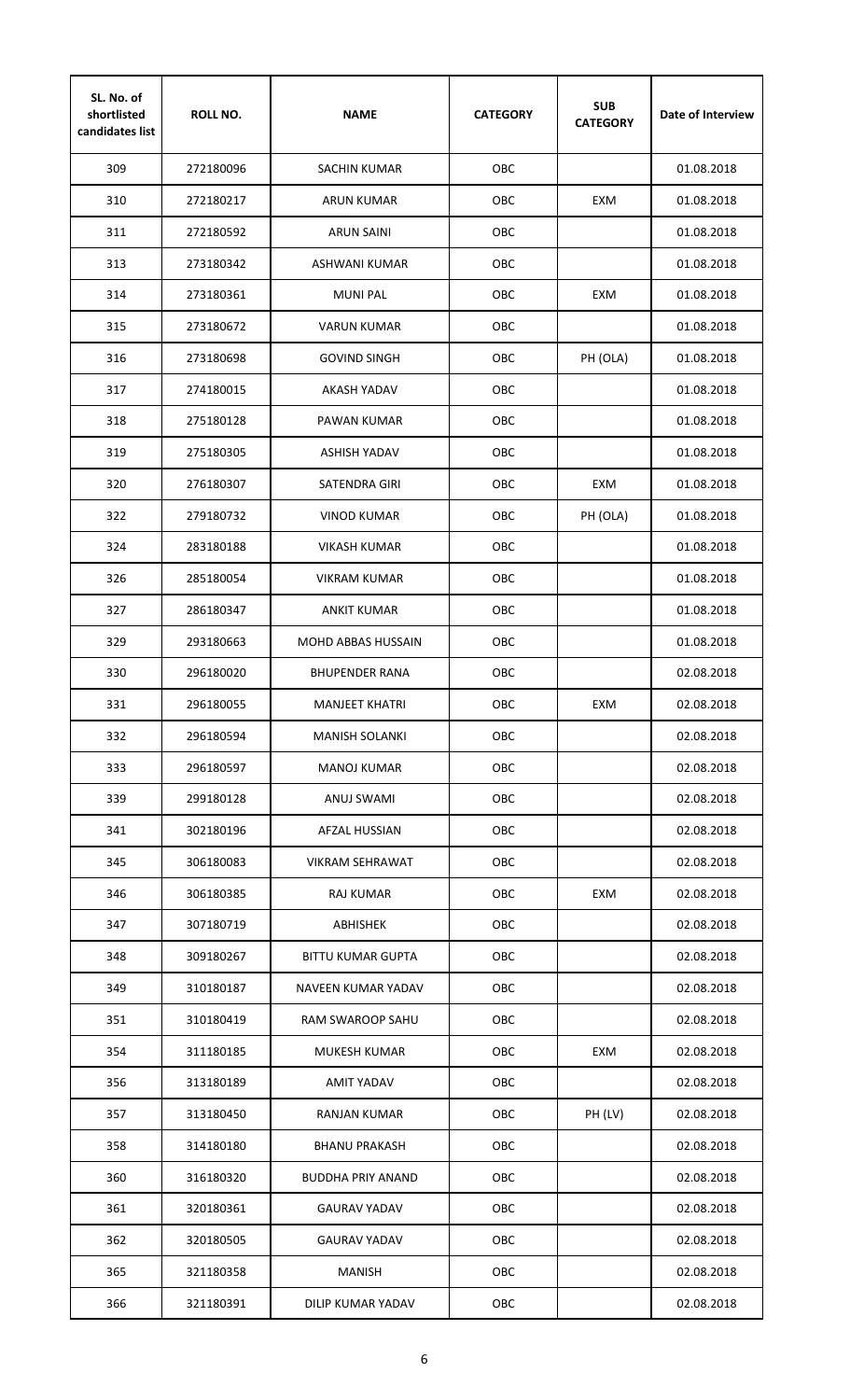| SL. No. of<br>shortlisted<br>candidates list | <b>ROLL NO.</b> | <b>NAME</b>           | <b>CATEGORY</b> | <b>SUB</b><br><b>CATEGORY</b> | Date of Interview |
|----------------------------------------------|-----------------|-----------------------|-----------------|-------------------------------|-------------------|
| 367                                          | 321180629       | <b>GAGAN PAL</b>      | <b>OBC</b>      |                               | 02.08.2018        |
| 368                                          | 321180682       | <b>MONU</b>           | OBC             |                               | 02.08.2018        |
| 369                                          | 321180753       | ARVIND                | OBC             |                               | 02.08.2018        |
| 370                                          | 321181081       | ARVIND                | OBC             |                               | 02.08.2018        |
| 374                                          | 323180586       | <b>SUSHEEL KUMAR</b>  | OBC             |                               | 02.08.2018        |
| 375                                          | 323180633       | <b>ANKUR</b>          | OBC             |                               | 02.08.2018        |
| 376                                          | 323181123       | <b>DOLLY</b>          | OBC             |                               | 02.08.2018        |
| 378                                          | 328180162       | <b>NAVEEN DABAS</b>   | <b>OBC</b>      |                               | 02.08.2018        |
| 380                                          | 329180156       | ANUJ                  | OBC             |                               | 02.08.2018        |
| 381                                          | 329180256       | <b>SUMIT KUMAR</b>    | OBC             |                               | 02.08.2018        |
| 382                                          | 330180353       | PAWAN KUMAR           | OBC             |                               | 02.08.2018        |
| 383                                          | 331180070       | <b>KISHAN LAL</b>     | OBC             |                               | 02.08.2018        |
| 384                                          | 331180145       | SIKANDER YADAV        | OBC             |                               | 02.08.2018        |
| 387                                          | 337180511       | SONU                  | OBC             | PH (OLA)                      | 02.08.2018        |
| 392                                          | 340180566       | <b>SHAILESH KUMAR</b> | OBC             |                               | 02.08.2018        |
| 397                                          | 343180181       | PRADEEP KUMAR         | OBC             |                               | 02.08.2018        |
| 3                                            | 101180365       | PRAVEEN KUMAR         | SC              |                               | 03.08.2018        |
| $\overline{7}$                               | 102180334       | <b>AJAY KUMAR</b>     | SC              |                               | 03.08.2018        |
| 8                                            | 103180188       | <b>ARUN KUMAR</b>     | <b>SC</b>       |                               | 03.08.2018        |
| 9                                            | 103180723       | <b>NAFE SINGH</b>     | <b>SC</b>       |                               | 03.08.2018        |
| 12                                           | 106180207       | <b>HARENDER</b>       | <b>SC</b>       |                               | 03.08.2018        |
| 15                                           | 106180509       | PINTU                 | <b>SC</b>       |                               | 03.08.2018        |
| 16                                           | 106180750       | PRADEEP               | <b>SC</b>       |                               | 03.08.2018        |
| 24                                           | 107180777       | SANDEEP KUMAR         | <b>SC</b>       |                               | 03.08.2018        |
| 25                                           | 109180214       | <b>DEEPAK</b>         | <b>SC</b>       |                               | 03.08.2018        |
| 30                                           | 111180254       | <b>HARISH KUMAR</b>   | SC              |                               | 03.08.2018        |
| 32                                           | 112180084       | LOKESH KUMAR          | <b>SC</b>       |                               | 03.08.2018        |
| 35                                           | 112180331       | PRASANT               | SC              |                               | 03.08.2018        |
| 42                                           | 114180525       | RAVI KUMAR            | <b>SC</b>       |                               | 03.08.2018        |
| 47                                           | 115180052       | NEERAJ                | <b>SC</b>       |                               | 03.08.2018        |
| 49                                           | 115180370       | HIMANSHU              | <b>SC</b>       |                               | 03.08.2018        |
| 56                                           | 117180049       | <b>TEJ PAL</b>        | <b>SC</b>       |                               | 03.08.2018        |
| 58                                           | 117180193       | <b>MAHESH KUMAR</b>   | <b>SC</b>       |                               | 03.08.2018        |
| 60                                           | 118180266       | <b>ABHISHEK KUMAR</b> | SC              |                               | 03.08.2018        |
| 61                                           | 118180317       | <b>DEEPAK</b>         | SC              |                               | 03.08.2018        |
| 64                                           | 118180878       | DEEPAK BUDHRAJA       | SC              |                               | 03.08.2018        |
| 70                                           | 121180674       | <b>RAHUL</b>          | SC              |                               | 03.08.2018        |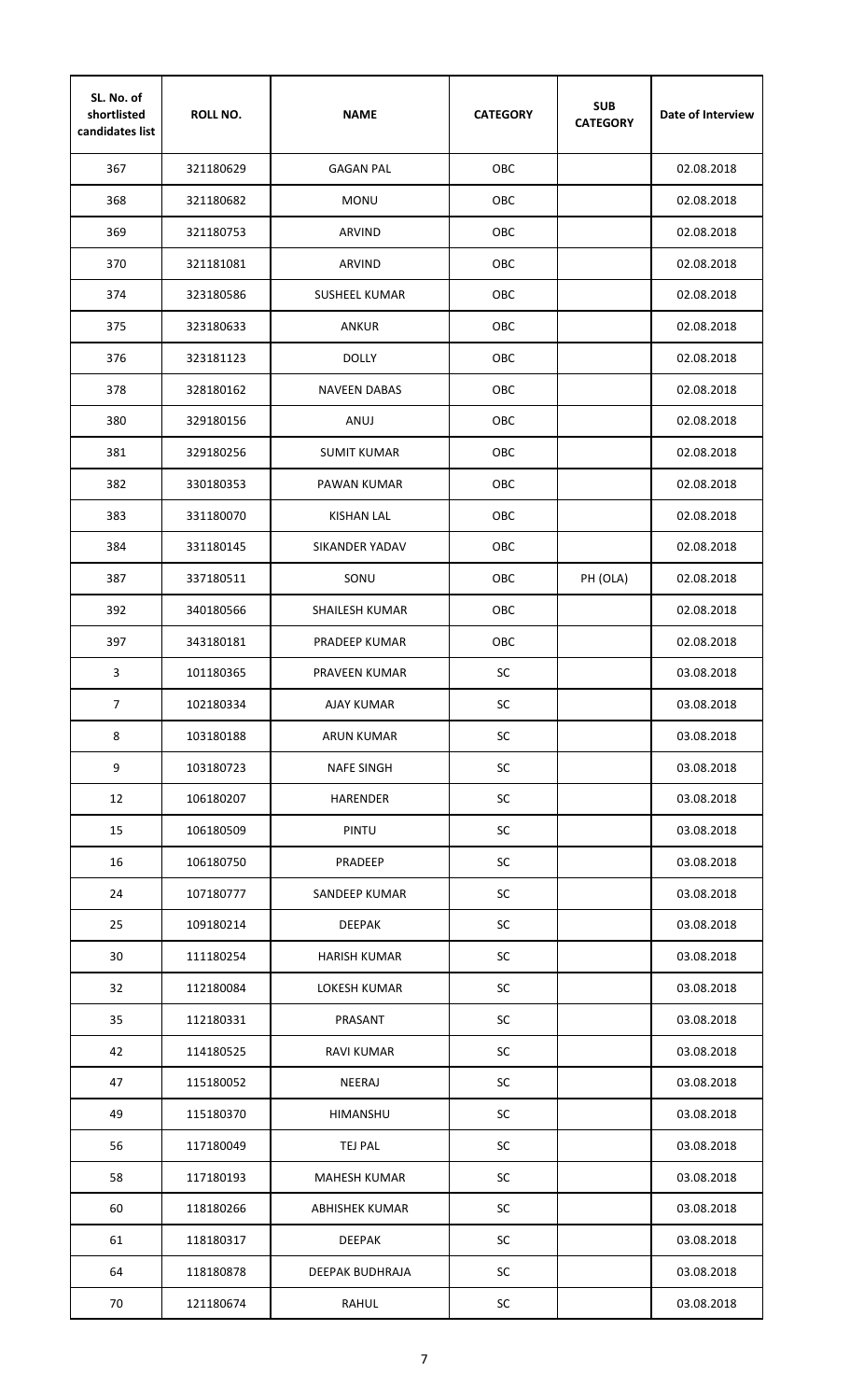| SL. No. of<br>shortlisted<br>candidates list | <b>ROLL NO.</b> | <b>NAME</b>              | <b>CATEGORY</b> | <b>SUB</b><br><b>CATEGORY</b> | Date of Interview |
|----------------------------------------------|-----------------|--------------------------|-----------------|-------------------------------|-------------------|
| 74                                           | 126180330       | <b>HARISH KUMAR</b>      | SC              |                               | 03.08.2018        |
| 75                                           | 128180470       | SONU                     | SC              |                               | 03.08.2018        |
| 77                                           | 129180467       | <b>VIKAS</b>             | SC              |                               | 03.08.2018        |
| 80                                           | 132180266       | <b>VIPIN KUMAR VERMA</b> | SC              |                               | 03.08.2018        |
| 83                                           | 132180599       | <b>SACHIN KUMAR</b>      | SC              | PH (OLA)                      | 03.08.2018        |
| 86                                           | 136180014       | <b>VIKRAM</b>            | SC              |                               | 03.08.2018        |
| 90                                           | 139180295       | <b>JATIN MEHRA</b>       | SC              |                               | 03.08.2018        |
| 92                                           | 143180808       | <b>TEJPAL SINGH</b>      | SC              |                               | 03.08.2018        |
| 93                                           | 146180367       | <b>ANIL KUMAR</b>        | SC              |                               | 03.08.2018        |
| 94                                           | 147180585       | ANUJ KUMAR               | SC              |                               | 03.08.2018        |
| 96                                           | 149180223       | SANJAY                   | SC              |                               | 03.08.2018        |
| 97                                           | 149180386       | <b>SUNIL KUMAR</b>       | SC              |                               | 03.08.2018        |
| 100                                          | 149180548       | <b>NARENDER</b>          | SC              |                               | 03.08.2018        |
| 101                                          | 149180551       | PRATEEK KUMAR            | SC              |                               | 03.08.2018        |
| 102                                          | 149180806       | MUKESH SINGH             | SC              |                               | 03.08.2018        |
| 104                                          | 152180005       | KULDEEP KUMAR            | <b>SC</b>       |                               | 03.08.2018        |
| 109                                          | 153180459       | <b>SHWETA</b>            | SC              |                               | 03.08.2018        |
| 110                                          | 154180097       | <b>MANOJ KUMAR</b>       | $\sf SC$        |                               | 03.08.2018        |
| 111                                          | 154180757       | PRAVESH KUMAR            | SC              |                               | 03.08.2018        |
| 113                                          | 156180324       | JITENDER SINGH           | <b>SC</b>       |                               | 04.08.2018        |
| 116                                          | 158180379       | <b>VIJAY SINGH</b>       | SC              |                               | 04.08.2018        |
| 118                                          | 158180576       | <b>AJAB SINGH</b>        | <b>SC</b>       |                               | 04.08.2018        |
| 128                                          | 162180286       | <b>KHEM CHAND</b>        | SC              |                               | 04.08.2018        |
| 131                                          | 165180087       | PRASHANT                 | <b>SC</b>       |                               | 04.08.2018        |
| 134                                          | 166180957       | <b>SACHIN</b>            | <b>SC</b>       |                               | 04.08.2018        |
| 135                                          | 167180029       | PANKAJ KUMAR             | <b>SC</b>       |                               | 04.08.2018        |
| 154                                          | 177180372       | <b>NEERAJ KUMAR</b>      | SC              |                               | 04.08.2018        |
| 155                                          | 177180953       | MANVENDRA VERMA          | <b>SC</b>       | PH (OLA)                      | 04.08.2018        |
| 158                                          | 180180320       | <b>LALIT KUMAR</b>       | <b>SC</b>       |                               | 04.08.2018        |
| 160                                          | 182180167       | <b>SURYA PARSAD</b>      | <b>SC</b>       |                               | 04.08.2018        |
| 163                                          | 184180555       | SANDESH KUMAR            | <b>SC</b>       |                               | 04.08.2018        |
| 171                                          | 193180060       | SANJEET SINGH            | SC              |                               | 04.08.2018        |
| 179                                          | 203180116       | <b>SUMIT</b>             | <b>SC</b>       |                               | 04.08.2018        |
| 182                                          | 203180566       | RAJKUMAR                 | <b>SC</b>       |                               | 04.08.2018        |
| 187                                          | 206180651       | AKSHAY KUMAR             | SC              |                               | 04.08.2018        |
| 198                                          | 213180722       | <b>BHARAT</b>            | SC              |                               | 04.08.2018        |
| 204                                          | 216180380       | <b>BALWAN</b>            | SC              |                               | 04.08.2018        |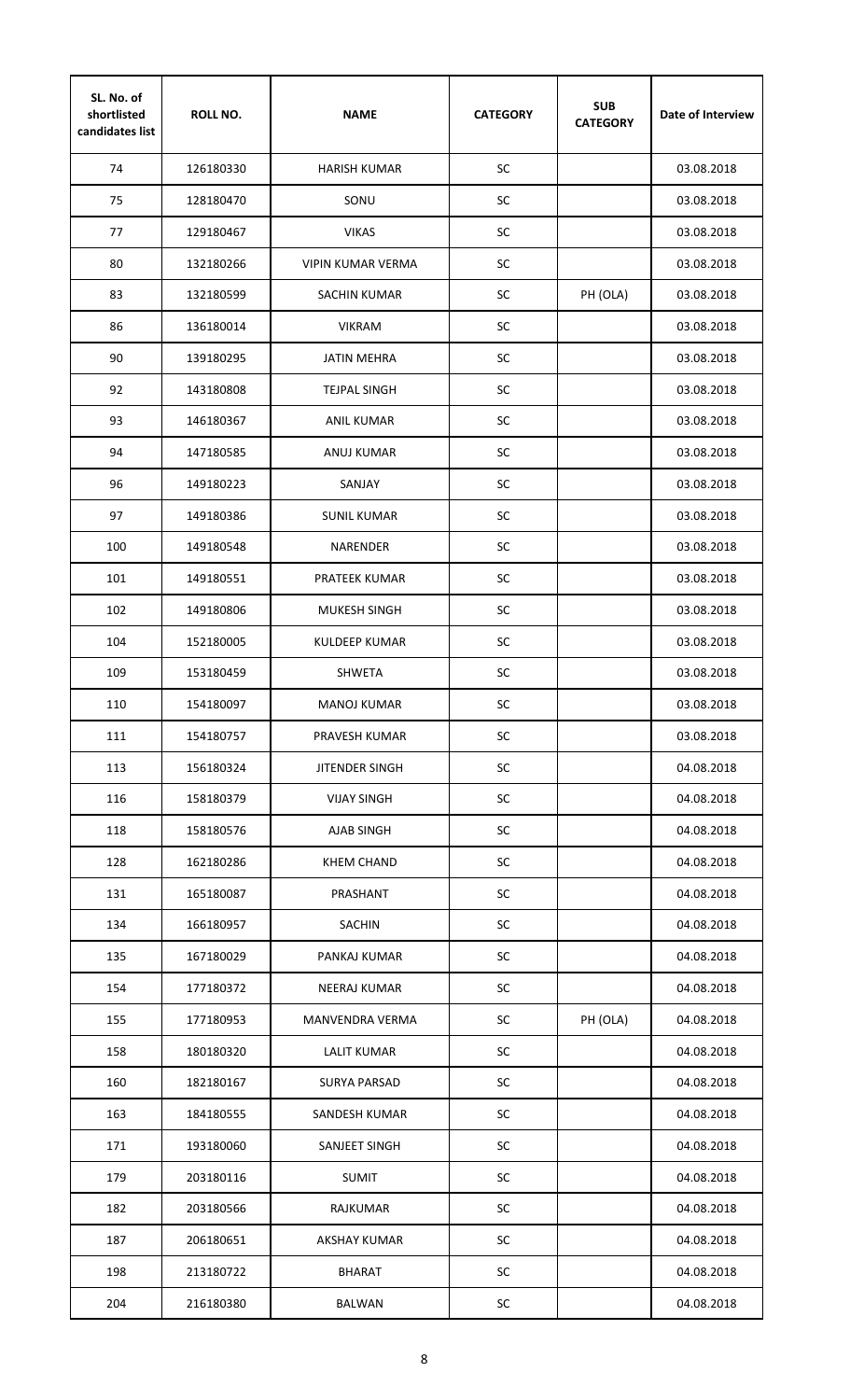| SL. No. of<br>shortlisted<br>candidates list | <b>ROLL NO.</b> | <b>NAME</b>             | <b>CATEGORY</b> | <b>SUB</b><br><b>CATEGORY</b> | Date of Interview |
|----------------------------------------------|-----------------|-------------------------|-----------------|-------------------------------|-------------------|
| 205                                          | 216180840       | <b>KULDEEP</b>          | SC              |                               | 04.08.2018        |
| 218                                          | 229180385       | PRAMOD KUMAR            | SC              |                               | 04.08.2018        |
| 220                                          | 230180145       | <b>RENU BALA</b>        | SC              |                               | 04.08.2018        |
| 226                                          | 235180099       | KAMAL SINGH             | SC              |                               | 04.08.2018        |
| 229                                          | 235180320       | <b>VIPIN CHANDER</b>    | SC              |                               | 04.08.2018        |
| 231                                          | 236180233       | <b>HEMANT KUMAR</b>     | SC              |                               | 04.08.2018        |
| 232                                          | 236180329       | DEEPAK KUMAR            | SC              |                               | 04.08.2018        |
| 233                                          | 236180390       | RAVI KUMAR              | SC              |                               | 04.08.2018        |
| 237                                          | 236180897       | <b>KULDEEP</b>          | SC              |                               | 04.08.2018        |
| 246                                          | 242180394       | RAJEEV KUMAR            | SC              |                               | 04.08.2018        |
| 257                                          | 248180135       | ANIL KUMAR              | SC              |                               | 04.08.2018        |
| 258                                          | 248180312       | <b>DEEPAK</b>           | SC              |                               | 04.08.2018        |
| 259                                          | 248180398       | ASHWANI KUMAR GAUTAM    | SC              |                               | 04.08.2018        |
| 265                                          | 250180054       | <b>HARIENDER</b>        | SC              |                               | 04.08.2018        |
| 266                                          | 250180397       | RAJ KUMAR               | SC              |                               | 04.08.2018        |
| 267                                          | 250180594       | <b>JOGINDER SINGH</b>   | <b>SC</b>       |                               | 04.08.2018        |
| 268                                          | 250180698       | <b>SUNIL KUMAR</b>      | SC              |                               | 04.08.2018        |
| 270                                          | 252180335       | <b>SUBHASH</b>          | SC              |                               | 04.08.2018        |
| 272                                          | 252180391       | <b>AJAY KUMAR</b>       | SC              |                               | 04.08.2018        |
| 273                                          | 252180402       | <b>NEHA</b>             | <b>SC</b>       |                               | 04.08.2018        |
| 276                                          | 252180473       | <b>ANAND</b>            | <b>SC</b>       |                               | 04.08.2018        |
| 282                                          | 253180319       | <b>LOKESH MAHAWAR</b>   | <b>SC</b>       |                               | 04.08.2018        |
| 288                                          | 261180004       | <b>VIBHINN</b>          | SC              |                               | 06.08.2018        |
| 293                                          | 263180208       | <b>RAVI KANT</b>        | SC              |                               | 06.08.2018        |
| 300                                          | 268180011       | DEEPAK KUMAR            | SC              |                               | 06.08.2018        |
| 312                                          | 272180718       | <b>GAURAV RAJ</b>       | SC              |                               | 06.08.2018        |
| 323                                          | 282180435       | <b>SURENDRA SRIVAS</b>  | <b>SC</b>       | PH (OAA)                      | 06.08.2018        |
| 328                                          | 286180370       | <b>BHOOPENDRA SINGH</b> | SC              |                               | 06.08.2018        |
| 334                                          | 296180731       | SONU                    | <b>SC</b>       |                               | 06.08.2018        |
| 335                                          | 296180735       | <b>KRISHAN KUMAR</b>    | <b>SC</b>       |                               | 06.08.2018        |
| 336                                          | 296180777       | <b>RAHUL SINGH</b>      | <b>SC</b>       |                               | 06.08.2018        |
| 337                                          | 296180808       | <b>PRAVEEN KUMAR</b>    | SC              |                               | 06.08.2018        |
| 338                                          | 296180947       | <b>NITIN SINGH</b>      | SC              | PH (OLA)                      | 06.08.2018        |
| 340                                          | 299180219       | ANIL KUMAR SAGAR        | SC              |                               | 06.08.2018        |
| 342                                          | 302180311       | <b>RITIK CHAK</b>       | SC              |                               | 06.08.2018        |
| 343                                          | 302180563       | DHEERAJ KUMAR           | SC              |                               | 06.08.2018        |
| 344                                          | 305180127       | <b>VIKRAM</b>           | SC              |                               | 06.08.2018        |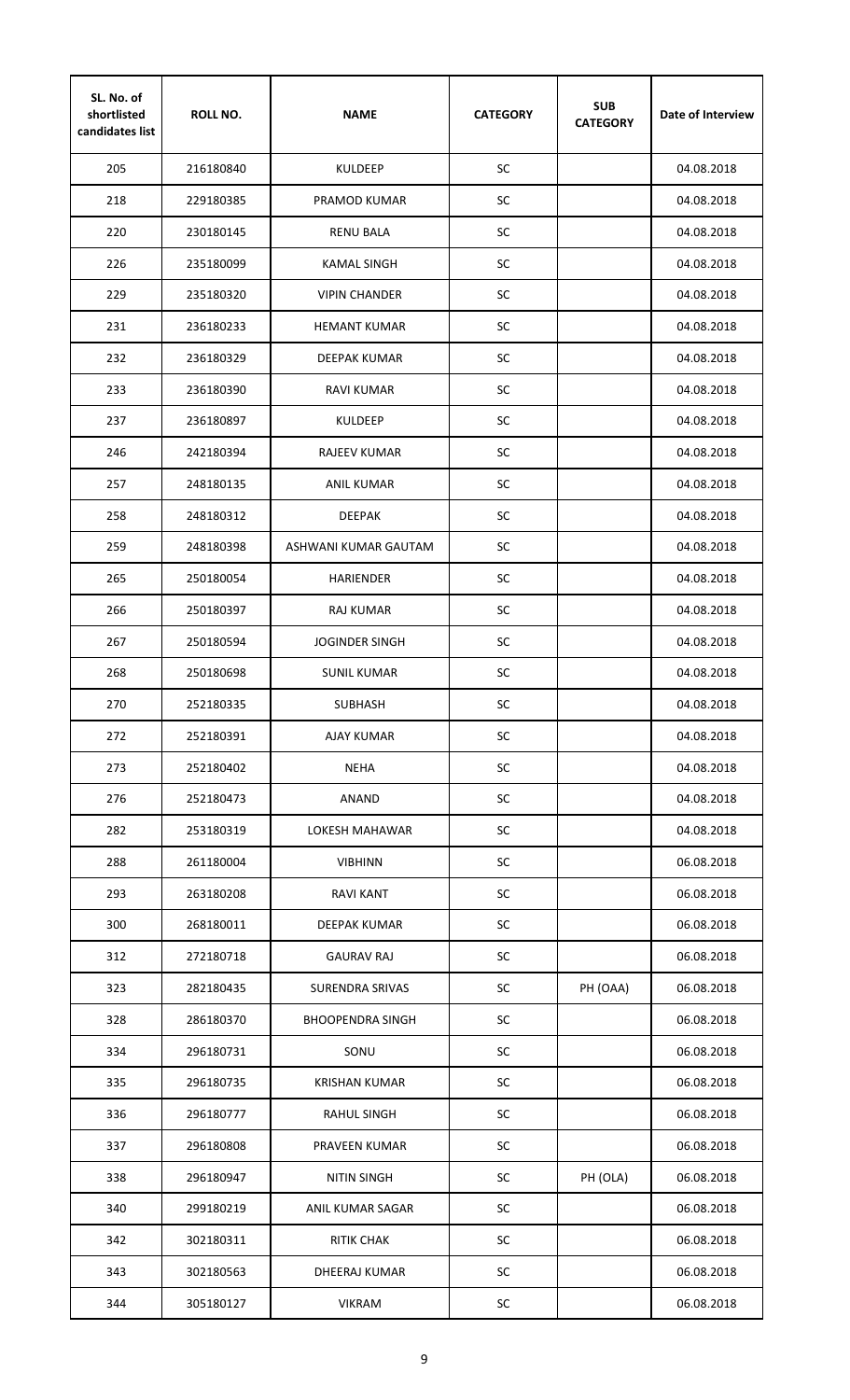| SL. No. of<br>shortlisted<br>candidates list | <b>ROLL NO.</b> | <b>NAME</b>               | <b>CATEGORY</b> | <b>SUB</b><br><b>CATEGORY</b> | Date of Interview |
|----------------------------------------------|-----------------|---------------------------|-----------------|-------------------------------|-------------------|
| 350                                          | 310180191       | <b>SHIV KUMAR</b>         | SC              |                               | 06.08.2018        |
| 352                                          | 310180607       | <b>SUMIT NAAGAR</b>       | SC              |                               | 06.08.2018        |
| 353                                          | 310180931       | <b>SHAKUNTLA</b>          | SC              |                               | 06.08.2018        |
| 359                                          | 315180447       | DILIP KUMAR               | SC              | PH (OLA)                      | 06.08.2018        |
| 363                                          | 321180008       | <b>MAHABIR SINGH</b>      | SC              |                               | 06.08.2018        |
| 364                                          | 321180244       | RAJIV                     | SC              |                               | 06.08.2018        |
| 372                                          | 322180312       | <b>VINOD KUMAR</b>        | SC              |                               | 06.08.2018        |
| 379                                          | 328180187       | AKSHAY KUMAR              | SC              |                               | 06.08.2018        |
| 385                                          | 336180236       | <b>VIJAY PRAKASH</b>      | SC              |                               | 06.08.2018        |
| 386                                          | 337180198       | <b>MAHESH KUMAR</b>       | SC              |                               | 06.08.2018        |
| 391                                          | 340180490       | <b>MONU</b>               | SC              |                               | 06.08.2018        |
| 395                                          | 342180429       | <b>CHHATAR PAL</b>        | SC              |                               | 06.08.2018        |
| 396                                          | 343180099       | <b>VICKEY</b>             | SC              |                               | 06.08.2018        |
| 17                                           | 106180795       | DHAN RAJ MEENA            | <b>ST</b>       |                               | 06.08.2018        |
| 33                                           | 112180190       | <b>AMIT BARA</b>          | <b>ST</b>       |                               | 06.08.2018        |
| 34                                           | 112180325       | DEEPAK KUMAR SHARMA       | <b>ST</b>       |                               | 06.08.2018        |
| 40                                           | 114180135       | <b>JOUN SINGH GOTHIYA</b> | <b>ST</b>       |                               | 06.08.2018        |
| 52                                           | 115180499       | <b>RAJAT KHAPRE</b>       | <b>ST</b>       |                               | 06.08.2018        |
| 123                                          | 160180727       | MUKESH KUMAR MEHTO        | ST              |                               | 06.08.2018        |
| 137                                          | 167180323       | SANJEEV KUMAR             | ST              |                               | 06.08.2018        |
| 143                                          | 168180757       | RITVIK MEENA              | ST              |                               | 06.08.2018        |
| 145                                          | 168180798       | PRAHLAD KUMAR MEENA       | ST              |                               | 06.08.2018        |
| 162                                          | 184180051       | <b>SURYA KARAN</b>        | ST              |                               | 06.08.2018        |
| 170                                          | 189180865       | CHHUTTAN LAL MEENA        | ST              |                               | 06.08.2018        |
| 172                                          | 193180208       | LOKESH CHAND MEENA        | ST              |                               | 06.08.2018        |
| 175                                          | 199180171       | NIHAL SINGH MEENA         | ST              |                               | 07.08.2018        |
| 178                                          | 201180496       | RAKESH KUMAR MEENA        | ST              |                               | 07.08.2018        |